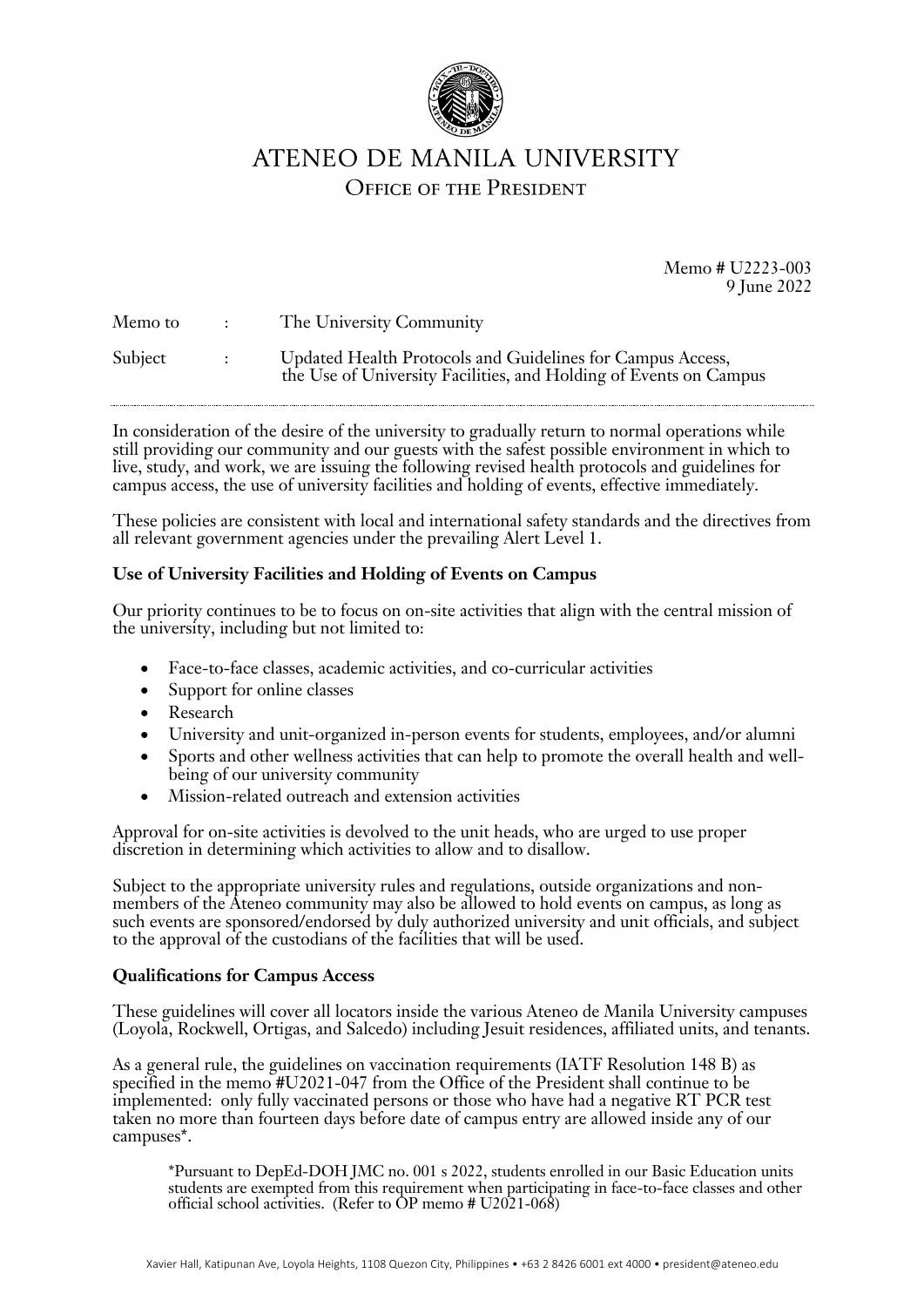Our current Blue Pass system for campus access and health monitoring will continue to be in force across all of our campuses, with the following refinements:

From June to July 2022

- 1. Employees, students, and individuals who regularly come to campus (e.g. parents, drivers, contractors) must show their Blue Pass or Digital ID to the guards for visual inspection at all campus access points.
- 2. Casual/Infrequent visitors must request prior approval for their visit from the relevant office, by filling up and submitting a Campus Access Request Form, together with a copy of either their vaccination card or a negative RT PCR test taken not more than 72 hours before the campus visit.
- 3. Outside organizations holding duly approved events on campus must submit a list of participants to the Campus Safety and Mobility Office through their host unit, and ensure that all of their participants are fully vaccinated or have had a negative RT PCR test taken not more than 72 hours before the event.
- 4. Walk-ins (Grab/delivery driver and courier) will be asked to show their vaccination cards and a valid ID. Their personal and vehicle information will be recorded in the visitor's logbook.
- 5. Validation of Blue Pass, temperature checks and health monitoring will still be done at the entry points to our various complexes (e.g. Grade School complex, Junior High School complex, Senior High School complex, Loyola Schools complex) within the campus.

## From August 2022 onwards

- 1. We expect a significant increase in activity beginning August 2022, when most of our school units will be resuming face-to-face classes. To prevent traffic congestion at the campus access points, vehicle gate pass stickers will be issued to all eligible employees, students, affiliates, and individuals who regularly enter the campus. All vehicles with the proper gate pass stickers will be allowed to enter the campus. There will be no visual inspection of the Blue Pass at any of our *vehicular* campus access points.
- 2. Special lanes will be set aside for vehicles without the appropriate gate pass stickers. All passengers must undergo screening from campus security, including visual inspection of their Blue Pass, before they are granted access into the campus.
- 3. Blue Pass validation and health monitoring will still be conducted at all entry points to the various complexes on campus.
- 4. Outside organizations holding events on campus must submit a list of participants/attendees (with vehicle details) to CSMO through the host/sponsoring unit, and ensure that the participants are fully vaccinated or have a negative RT PCR test taken not more than 72 hours before the event.
- 5. Walk-ins (Grab/delivery drivers and couriers) must show their vaccination cards and valid ID before campus entry. Their personal and vehicle information will be recorded in the visitor's logbook.

## **Minimum Public Health Standards to be Enforced Onsite**

We would like to remind everyone to continue observing proper health and safety protocols to ensure the well-being of the community:

- Wear face masks at all times
- Maintain a 1-meter radius between individuals at all times
- Wash hands as frequently as possible
- Keep face-to-face close interactions to no more than 30 minutes
- Ensure adequate ventilation in enclosed venues. (Refer to the ventilation guidelines from CFMO)
- Regularly clean high contact surfaces (e.g. knobs/handles, transaction windows, switches)
- Dispose of all waste using designated collection bins